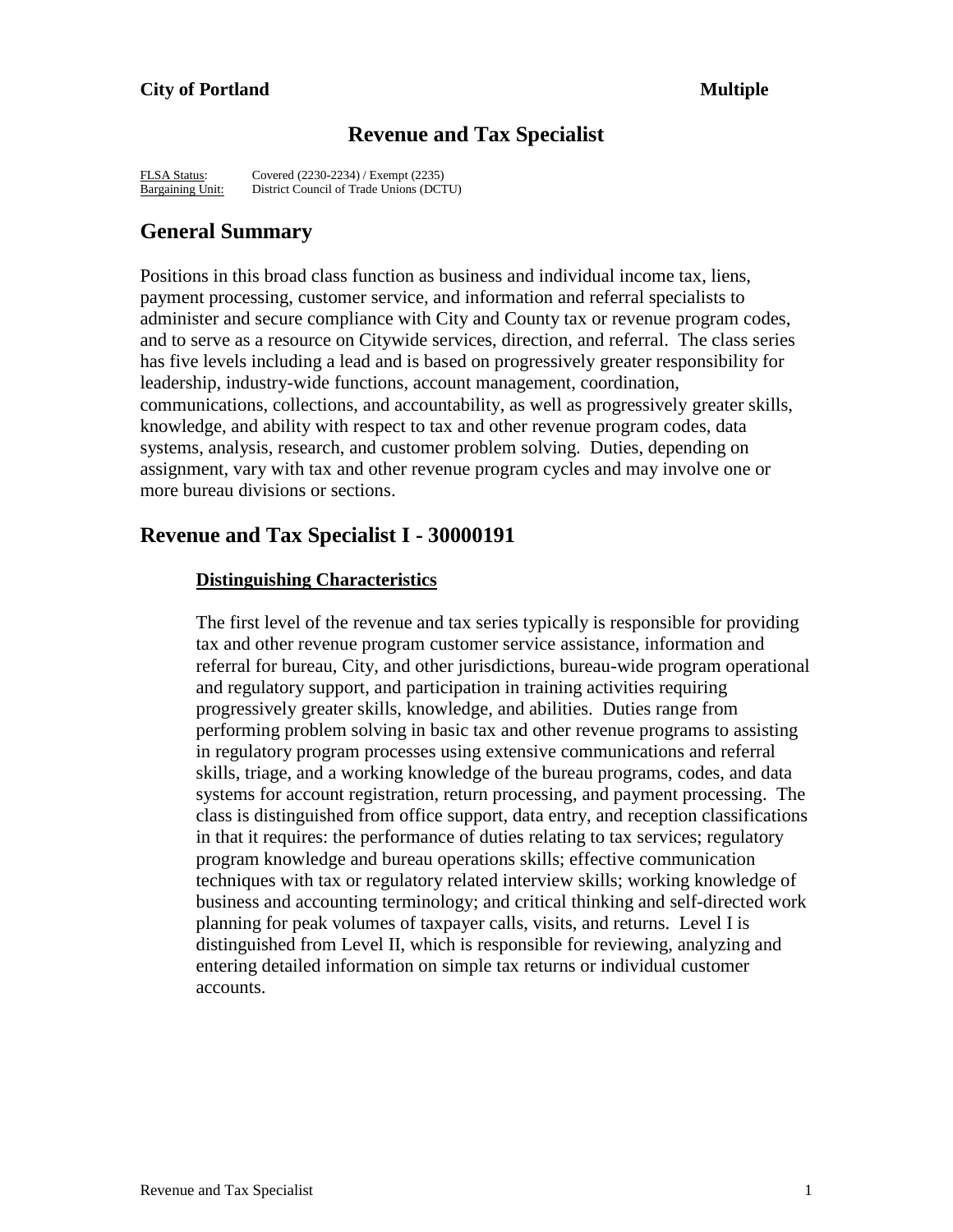# **Typical Duties/Examples of Work**

Typical duties and examples of work shown below are intended to recognize that incumbents may be assigned to focus on customer service, operations, or other areas that reflect the multiple functions in the bureau and that there are crossover general duties which may be common to these assignments.

- 1. Reviews new business account registrations to determine if a business is subject to code provisions; sets up new accounts; conducts preliminary assessments regarding applicability of tax provisions relating to specialty industry groups or other business functions.
- 2. Assists customers at the front counter with questions, information referral, and ensures that all paperwork needed to process account registrations or returns is received.
- 3. Prepares and maintains correspondence and records to document account registrations and code compliance.
- 4. Participates in continuing education and training activities to gain skills and knowledge regarding the bureau tax and other revenue program functions, mastery of designated basic computer application menus, familiarization with other menus, and basic account functions.
- 5. Plans own day-to-day workload and participates in team and bureau meetings, as well as process improvement, diversity, and other functions.
- 6. Performs initial contact front desk functions, such as explaining business license or tax code or regulatory procedures to the public, either in person or by phone; provides applications, forms, reports, and general instructions; performs preliminary screening, first response, and information referral functions.
- 7. Performs calculations involving payment of license, tax, or regulatory fees; receives money; and reconciles bureau cash transactions.
- 8. Opens mail; determines distribution; reviews for completeness of submission; and notes any exceptions, questions or concerns in appropriate databases or on the document.
- 9. Scans reports and other documents; enters pre-selected field data into indexing application; and processes hardcopies for destruction and/or storage.
- 10. Performs related duties as assigned.

## **Required Knowledge, Skills and Abilities**

Knowledge of: basic customer account review and referral functions which involve rules, data systems, standards and procedures; proper English grammar, spelling and usage; business math; effective office operations and procedures;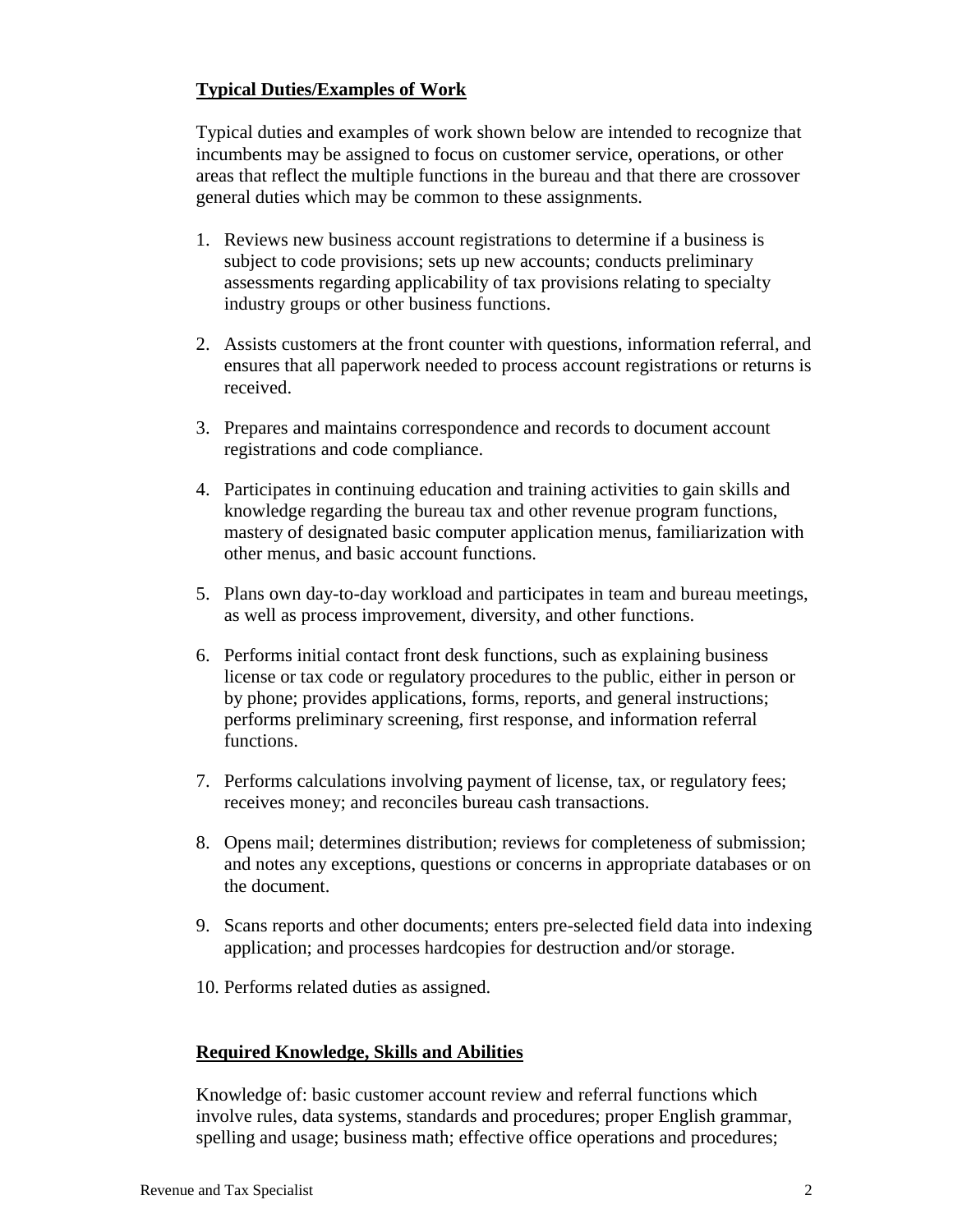operation of a variety of office equipment and machines; cash handling procedures; and business practices.

Ability to: establish and maintain effective interpersonal relationships with a diversity of others; work effectively with customers who may be angry, upset or confused; handle a high volume of calls while assisting customers in person; maintain confidentiality; effectively communicate technical information, orally and in writing; work effectively in a multi-task and deadline driven environment; provide effective customer service by providing assistance and/or referrals; discern appropriate responses and alternatives, and apply judgment within established parameters.

Skill in: keyboarding, data entry, and word processing software.

## **Special Requirements**

None

## **Classification History:**

Adopted: 09-10-03

Created as part of the Bureau of Licenses Classification and Compensation Study 2-02 to 7-03

June 2009 - Change Job Class number from 2230 to 30000191, due to system change.

March 2014 – Updated specification to encompass new program references and update duties.

# **Working Conditions**

Work at this level is typically performed in an office environment. Frequent interaction with the public in person and by phone to include angry and hostile persons.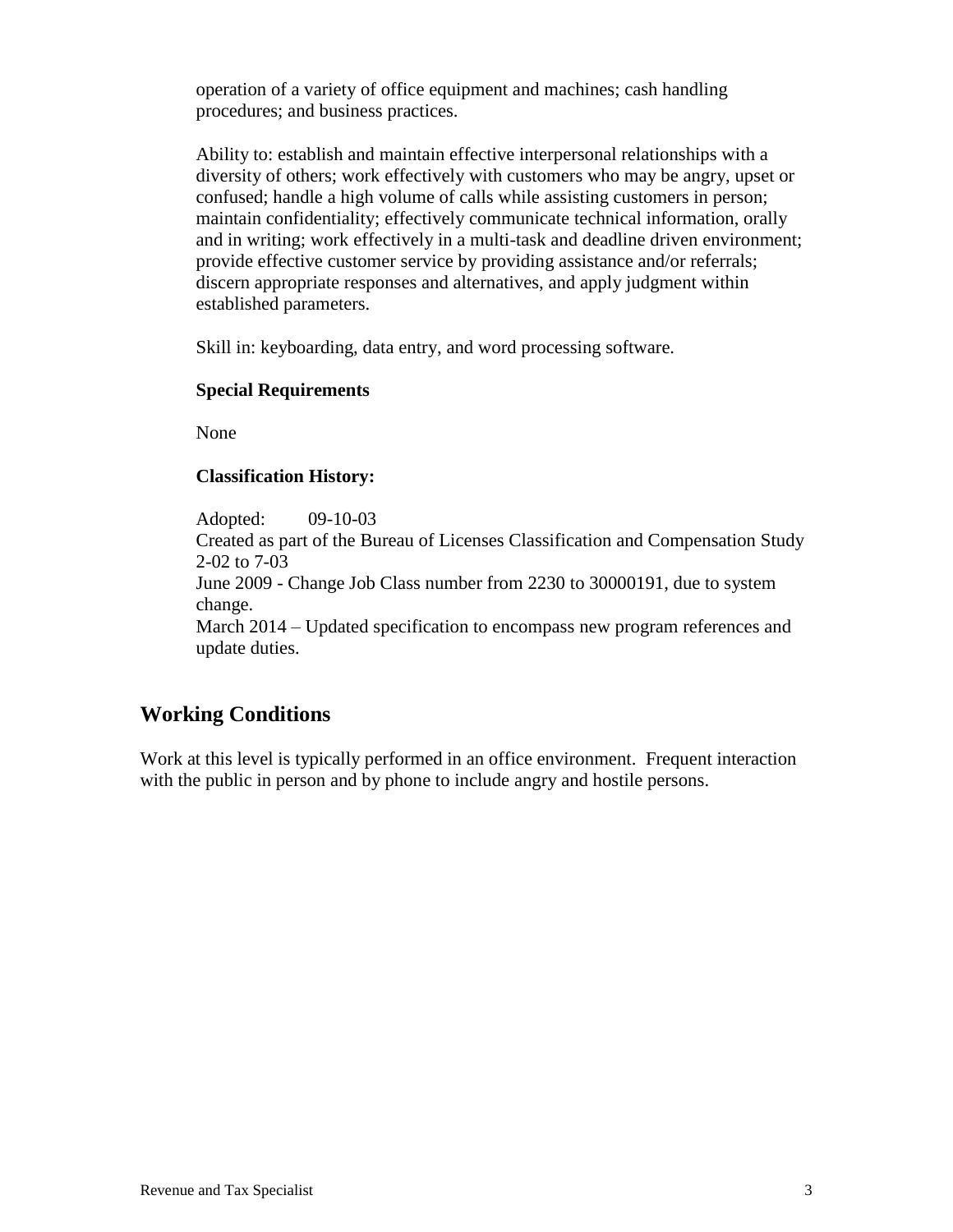# **Revenue and Tax Specialist II - 30000192**

## **Distinguishing Characteristics**

The second level of the revenue and tax series has responsibility for customer accounts in revenue programs and/or simple tax returns in addition to performing the duties and responsibilities of the Level I Specialist. Level II is distinguished from Level I, which does not review, analyze or enter detailed information on customer accounts or simple tax returns. Level II is distinguished from Level III, which is responsible for more complex accounts such as partnership and corporation accounts and basic net operating loss tax return analysis.

## **Typical Duties/Examples of Work**

Typical duties and examples of work shown below are intended to recognize the multiple functions in the bureau as well as crossover general duties, which may be common to these functions.

- 1. Initiates, responds to and conducts customer telephone calls and prepares letters with regard to return or account issues to explain code, legal or policy provisions, facilitate compliance efforts or begin the process of initiating billings for fees and taxes.
- 2. Performs initial contact front desk functions, balances multi-program front desk issues and coordinates with other bureau and City personnel to initiate or expedite customer services; performs reviews of applications, registrations or account information, and processes payments and tax returns.
- 3. Conducts preliminary reviews of simple tax returns and/or customer accounts for accuracy and initiates communications and follow-ups to ensure compliance with codes; bills customers for calculation errors or penalty and interest payments; and observes bureau standards procedures and practices.
- 4. Prepares and enters account or tax information into computer system; identifies calculations and other data errors and omissions; and completes forms or account batches with correct data; and composes required correspondence such as billing and adjustment letters or requests for supporting documentation, verifies accuracy, and if determined appropriate refer to other staff.
- 5. Performs bureau data system functions; updates computer records; and conducts data searches and account information updates.
- 6. Performs property searches to identify updated owner information and additional property ownership; prepare lien payoff calculations for title companies.
- 7. Maintains data integrity and accuracy by performing data cleanup tasks and activities as an ongoing duty as well as by project assignment.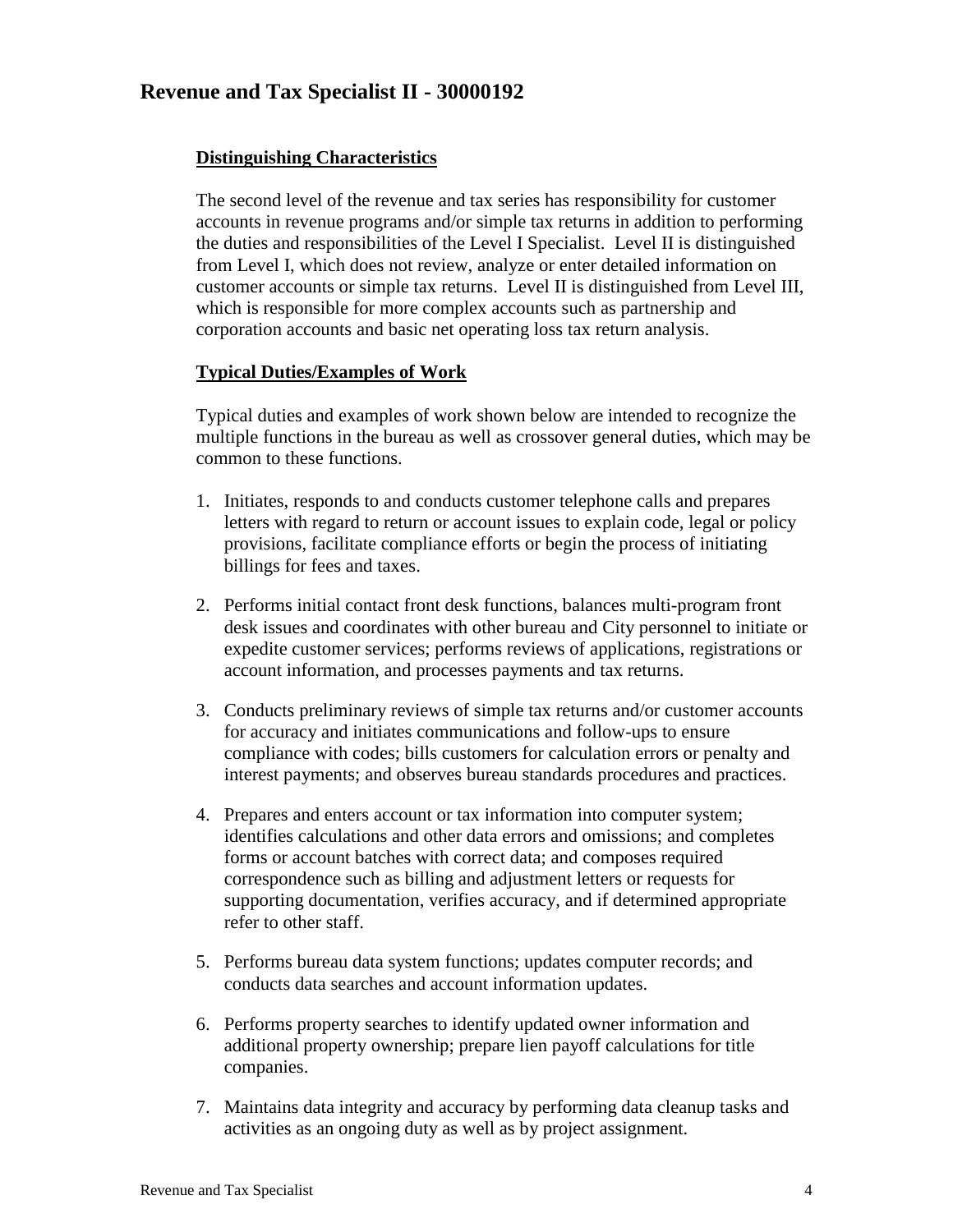- 8. Prepares and enters various account, registration or tax return data, computations, documents and other information; and processes account payment batches.
- 9. Updates customer or tax account information in appropriate databases.
- 10. Answers customer questions, explains rules and codes, provides information about processes, and provides information referral services as needed; coordinates account management activities with other work groups; makes referrals; requests reviews and investigations; and serves as an interface with other specialists.
- 11. Participates in continuing education and training duties to expand skills and knowledge regarding bureau and Citywide customer service and referrals, account and tax return processing functions, mastery of designated computer application menus and account management functions.
- 12. May provide back-up assistance to Level I duties/positions during seasonal workload changes or as needed.
- 13. Performs related duties as assigned.

## **Required Knowledge, Skills and Abilities**

In addition to the Knowledge, Skills and Abilities of the Revenue and Tax Specialist Level I, the following are required at Level II.

Knowledge of: general concepts and provisions of city and county business or income tax codes, confidentiality rules, business terminology, or bureau regulatory programs and procedures; simple tax return elements and customer account analysis.

Ability to: review documents for accuracy and compliance; process a high volume of documents; explain basic account, tax or business concepts, standards, and practices; exercise critical thinking; perform intermediate math including fractions and percentages; effectively use customer service procedures for providing customers with information on account or tax account issues.

Skill in: using office suite software including word processing, spreadsheet, database, and scheduling/email applications.

# **Special Requirements**

None

# **Classification History**:

Adopted: 09-10-03 Created as part of the Bureau of Licenses Classification and Compensation Study 2-02 to 7-03 June 2009 - Change Job Class number from 2231 to 30000192, due to system change.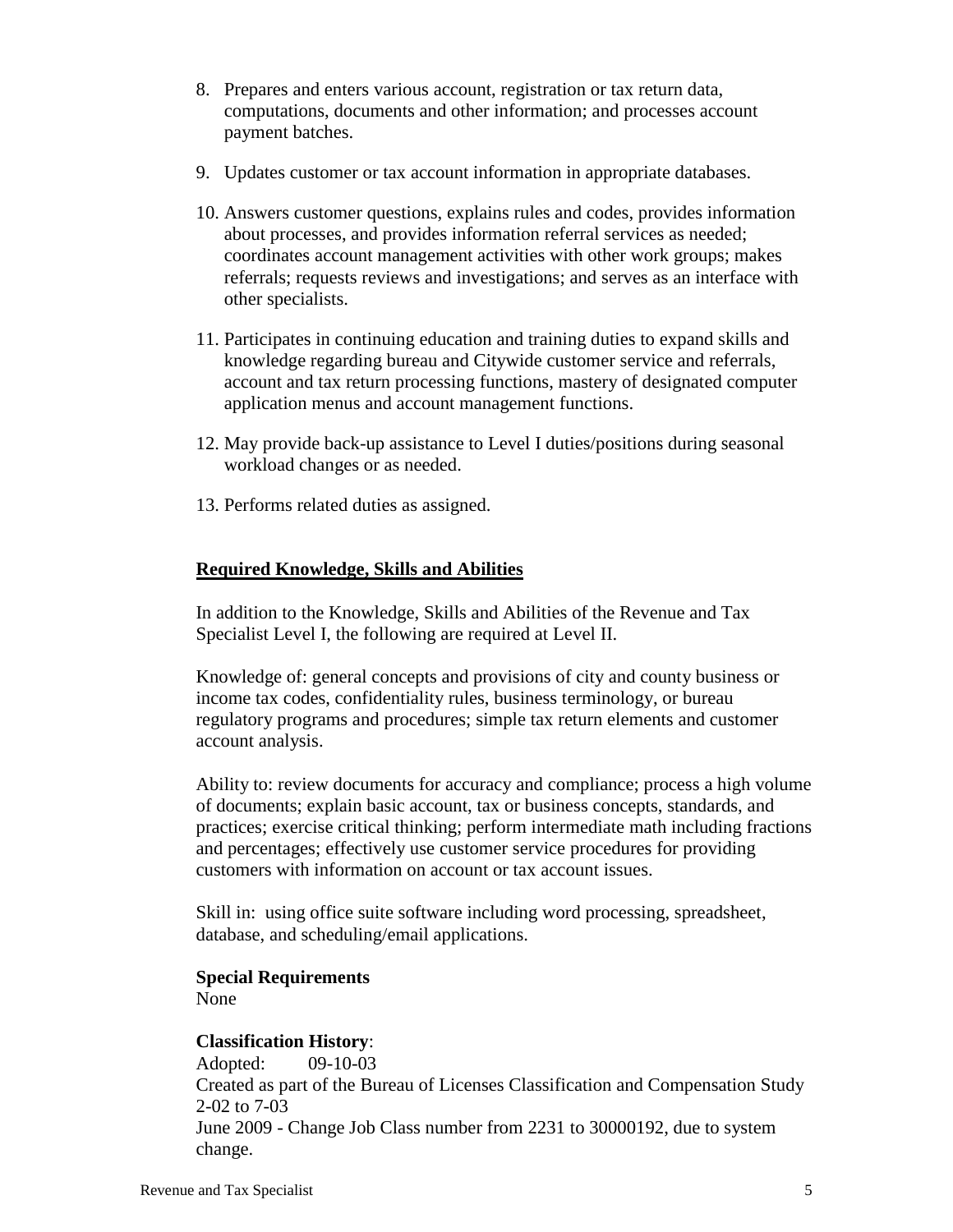March 2014 – Updated specification to encompass new program references and update duties..

# **Working Conditions**

Work at this level is typically performed in an office environment with exposure to angry and hostile persons in person and over the phone.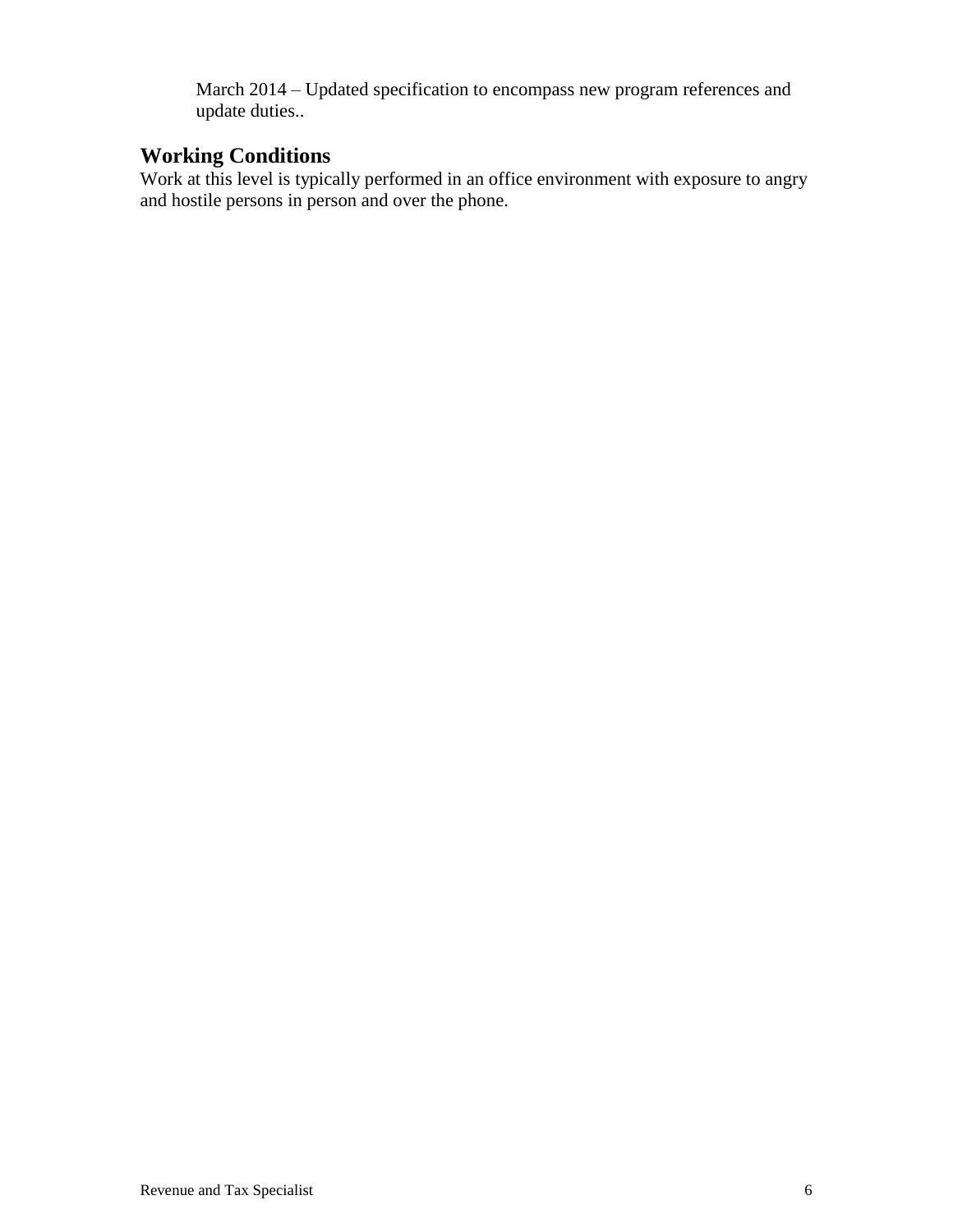# **Revenue and Tax Specialist III - 30000193**

## **Distinguishing Characteristics**

The third level of the revenue and tax series functions at a journey level with responsibility for mastery of customer accounts or individual returns, certain partnership and corporation return elements, estate and trust returns, basic net operating loss analysis, return reviews for prior tax year activity with penalty and interest or other complex customer accounts and tax returns. Level III is distinguished from Level II, which focuses on customer accounts and simple tax returns, entering and verifying the accuracy and completeness of data, and for appropriate computer system functions and would not routinely be assigned responsibility for more complex customer accounts and tax returns except for training purposes. Level III is distinguished from Level IV, which is responsible for account management, customer account and tax analysis, communications and/or focused on past due filing and collection activities, all of which are more complex in nature. Duties, depending on assignment, vary with filing and payment cycles, and may involve short-term special assignments in one or more bureau divisions or sections.

## **Typical Duties/Examples of Work**

Typical duties and examples shown in these sections are intended to recognize the multiple functions in the bureau as well as crossover general duties, which may be common to these positions.

- 1. Analyzes complex tax filings and payments, billings/credits/refunds which involve but are not limited to tax returns of partnership, corporation, estate and trust returns; identifies calculation errors and omissions; verifies penalty and interest calculations; runs queries to locate errors, and finalize edits and transfers; and completes forms or account batches with correct data for billings, credits/refunds, correspondence, and other matters. Analysis involves critical thinking and a high level of skill development.
- 2. Identifies and enters into database customer information regarding possible new accounts found through physical sightings, advertisements by businesses, data matches and/or Internet searches or converts them to active accounts; and produces appropriate correspondence as needed.
- 3. Pursues collection of monies if initial billing is not satisfied by sending second notice letters and making telephone calls.
- 4. Assists taxpayers and their representatives to understand revenue programs and tax laws and the related financial calculations; and responds to questions and complaints about specific customer account correspondence.
- 5. May work on special projects/assignments in addition to regular workload.
- 6. Performs account updates based on information provided by taxpayers, customers and other sources.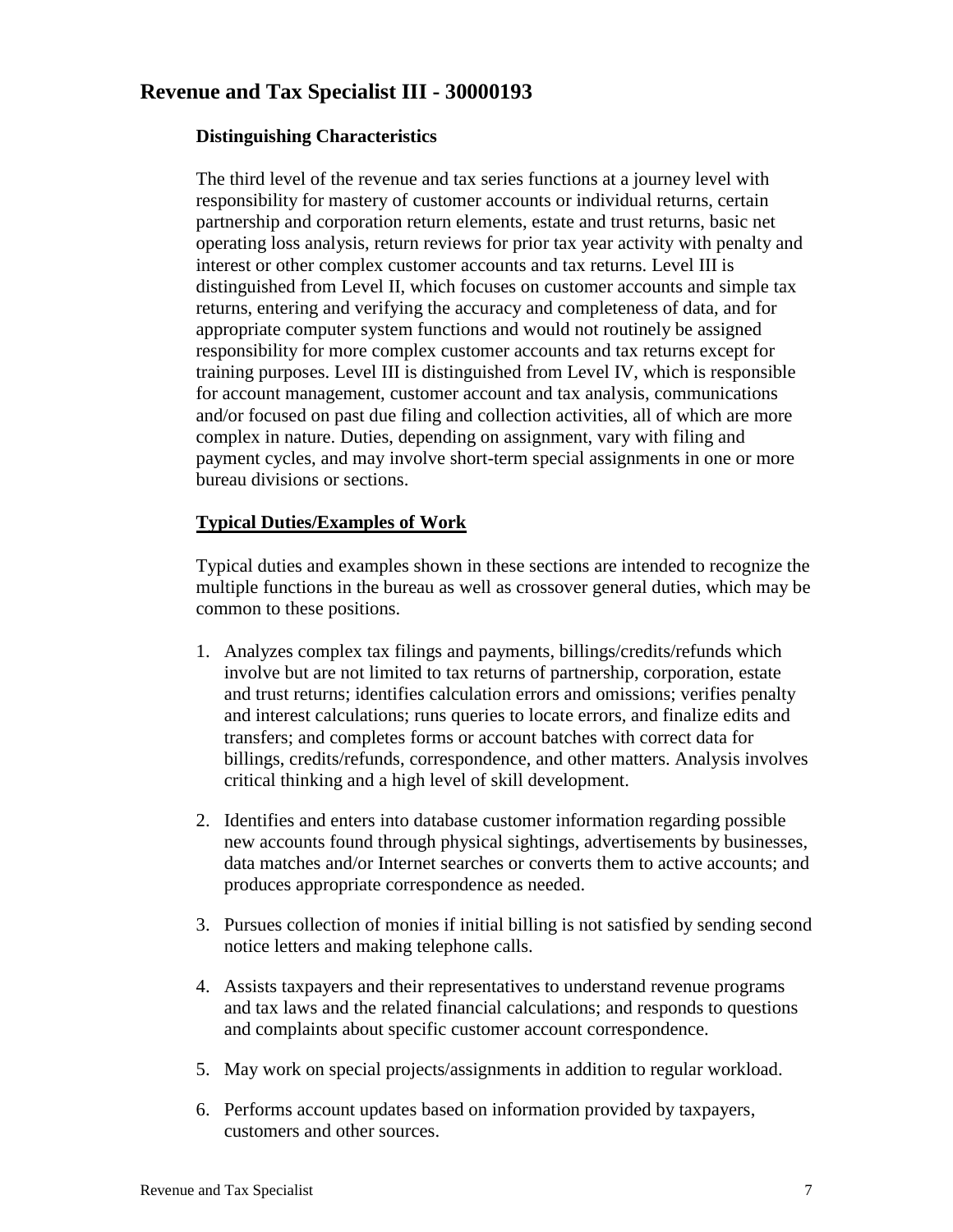7. Performs related duties as assigned.

## **Required Knowledge, Skills and Abilities**

In addition to the Knowledge, Skills and Abilities of the Revenue and Tax Specialist Levels I and II, the following are required at Level III:

Knowledge of: City and County tax and revenue program codes, to include all elements of sole proprietor, and certain elements of partnership and corporation returns and other complex customer accounts and returns.

Ability to: review tax returns and customer accounts for accuracy and compliance; process a high volume of tax returns accurately; explain tax or revenue program concepts, standards and practices; perform and explain intermediate math calculations including multiple level interest and penalty calculations.

Skill in: using the bureau database systems at an intermediate level, which includes account and payment information searches and understanding payment history information; generating appropriate billing and adjustment correspondence; reviewing and analyzing tax return and customer account information to ensure accurate entry into the bureau databases.

# **Special Requirements**

Some assignments may require valid state driver's license.

## **Classification History:**

Adopted: 09-10-03 Created as part of the Bureau of Licenses Classification and Compensation Study 2-02 to 7-03 June 2009 - Change Job Class number from 2232 to 30000193, due to system change. March 2014 – Updated specification to encompass new program references and update duties.

# **Working Conditions**

Work at this level is typically performed in an office environment with exposure to angry and hostile persons. Limited or occasional field duties may be performed where incumbents are required to work in adverse weather conditions, around traffic, and in remote locations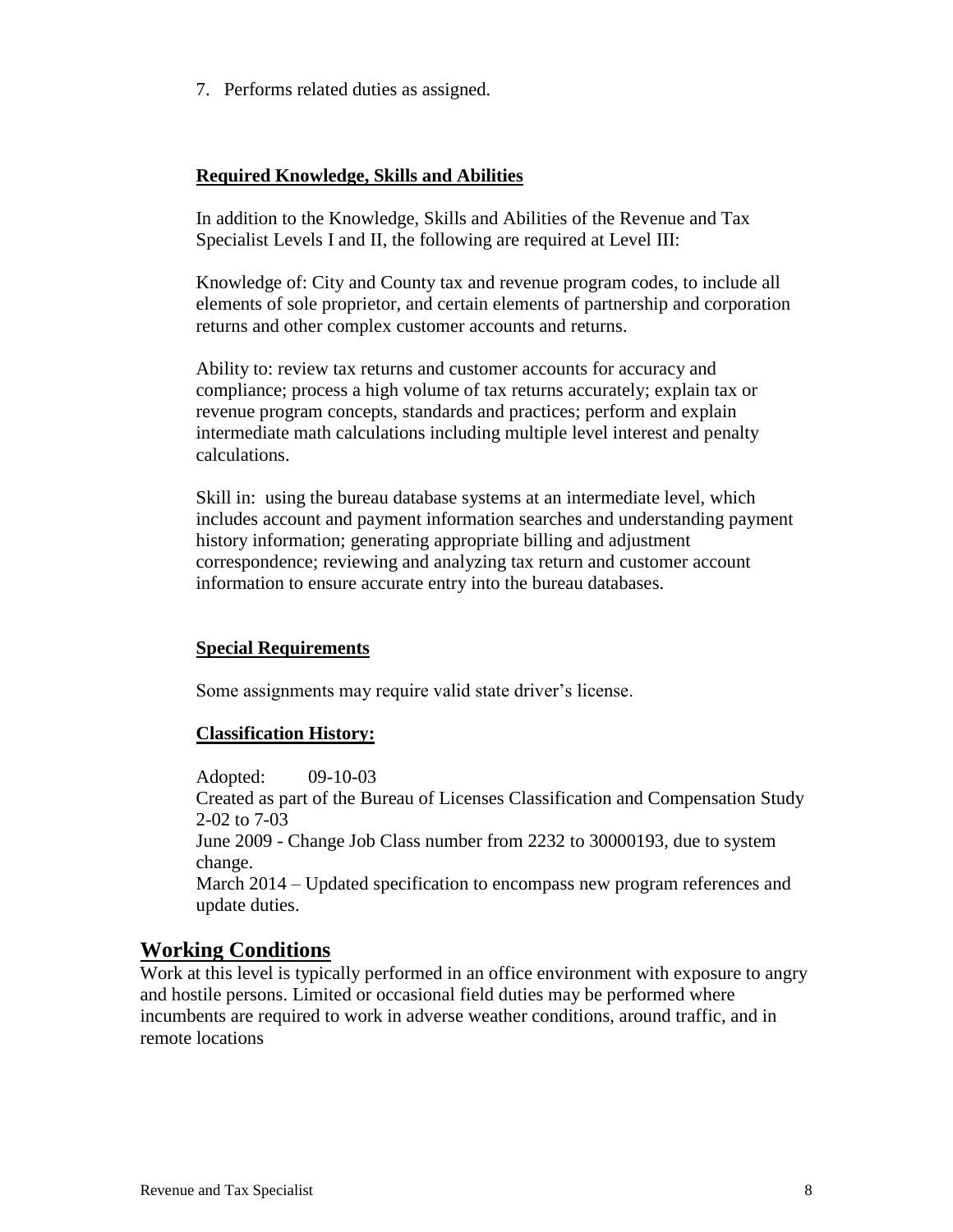# **Revenue and Tax Specialist IV - 30000194**

## **Distinguishing Characteristics**

The fourth level of the revenue and tax series functions at an advanced journey level with responsibility for mastery of complex customer accounts and tax returns, innovative research, tax return and customer account reviews for prior year activity including penalty and interest calculations. This level may provide a variety of revenue program, tax, and sustained outbound collection activities on past due filings and balances. Level IV is distinguished from Level III, which is at the journey level with responsibility for less complex transactions and accounts. Level IV is distinguished from the Lead Level, which is additionally responsible for temporary lead or special project duties; and from Level V, which is responsible for on-going senior level program and/or lead worker assignments. Duties, depending on assignment, vary with filing and payment cycles, and may involve assignments in one or more bureau divisions or sections.

# **Typical Duties/Examples of Work**

Typical duties and examples of work shown below are intended to recognize that incumbents may be assigned to focus on duties in one or more bureau divisions or sections , as well as illustrate cross-over general duties which may be common to these positions. .

- 1. Coordinates and performs account management or program survey work for businesses not in compliance with revenue program or tax codes, or participating in revenue program, tax, system, finance and accounting, or other project functions.
- 2. Serves as a resource or peer coach to other specialists and performs duties such as doing or coordinating customer service activities with other work groups.
- 3. Performs a variety of day-to-day work load and planning duties and participates in team and bureau meetings, as well as process improvement, diversity, and other functions.
- 4. Assists senior staff and auditors in review of State, Federal, City and County documents; enters business or tax information into the appropriate computer systems; makes corrections and prepares billings and/or correspondence; verifies accuracy of data functions making corrections when needed; and recommends actions on penalty waivers, voluntary compliance, payment plans, or application of policies.
- 5. Identifies accounts requiring attention using general guidelines and workload requirements; and organizes, prioritizes, and conducts field visits if necessary to business locations to perform collection, account management, or liaison duties.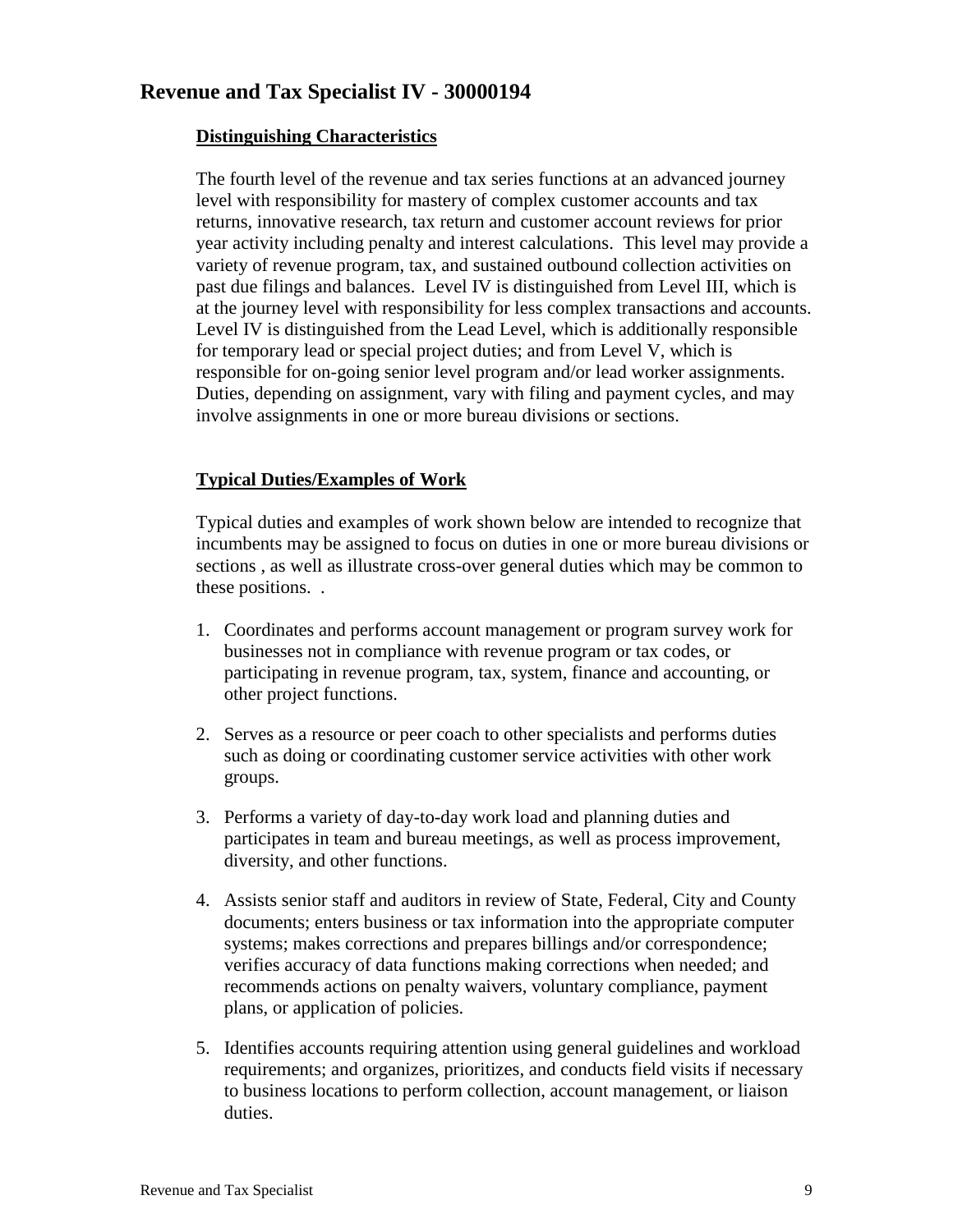- 6. Performs collection, account receivable or cash management related functions such as: gathering collection income information and payments; managing past due accounts and receivables to obtain payments and compliance; and working with taxpayers by responding to calls and explaining requirements and options, may assist in preparing documents for County or City Attorney's Offices.
- 7. May prepare accounts for court action by assessing presumptive billings or performing industry or like account comparisons.
- 8. Serves as team member for developing guidelines for collections giving input and explaining how process/steps impact workload and collection actions.
- 9. Performs related duties as assigned.

# **Required Knowledge, Skills and Abilities**

In addition to the Knowledge, Skills and Abilities of the Revenue and Tax Specialist Levels I, II and III the following are required at Level IV:

Knowledge of: City and County revenue program or tax codes, policies, laws, and business accounting procedures; all complex return elements.

Ability to: explain complex revenue program, tax or business concepts, standards and practices; analyze tax or revenue program documents for accuracy and compliance; maintain knowledge and skills in a changing technical environment; plan and coordinate complex revenue program or tax functions; serve as a resource and assist in peer coaching with other specialists; accurately update customer accounts for appropriate status, including exemptions and account closures; perform complex revenue program and tax functions such as required for complex returns and customer accounts, reviewing multiple year account activity to determine appropriate action or correspondence; perform math calculations and/or other accounting necessary to analyze returns and accounts; prepare persuasive, clear and concise oral, electronic, and written communications; problem solving; effectively communication with customers and professional representatives such as, CPAs and attorneys, regarding compliance issues.

Skill in: performing bureau database searches for account and payment information; generating appropriate account correspondence; reviewing and analyzing tax returns or other documents, including accurate entry into the bureau computer systems.

# **Special Requirements**

Some assignments may require valid state driver license.

# **Classification History:**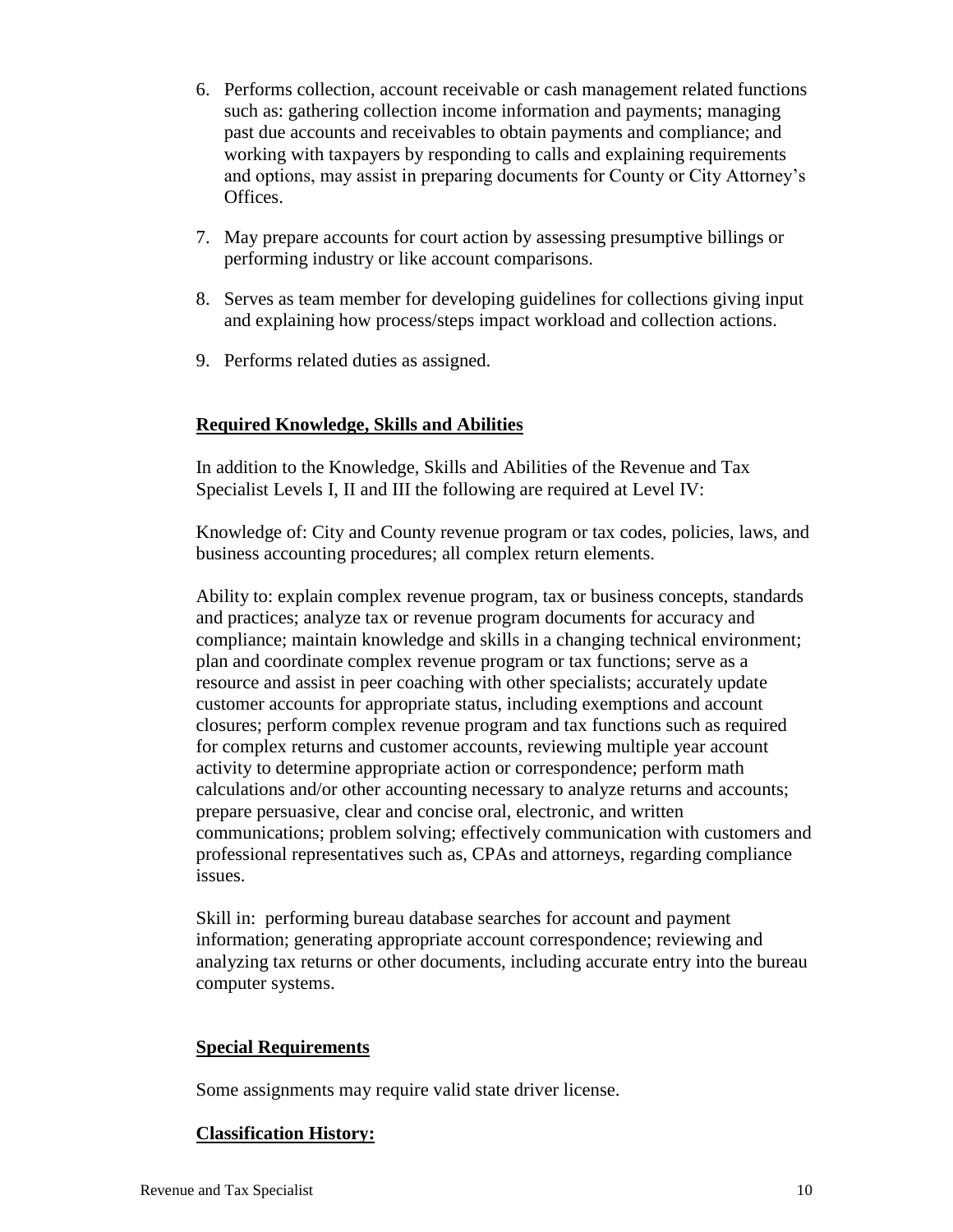Adopted: 09-10-03 Created as part of the Bureau of Licenses Classification and Compensation Study 2-02 to 7-03 Revised: 07-13-04 June 2009 - Change Job Class number from 2233 to 30000194, due to system change. March 2014 – Updated specification to encompass new program references and update duties.

# **Working Conditions**

Work at this level is typically performed in an office and field environment. Incumbents are required to work outdoors in all weather conditions in and around traffic, to work alone in remote locations, and are exposed to angry and hostile persons at office and business locations.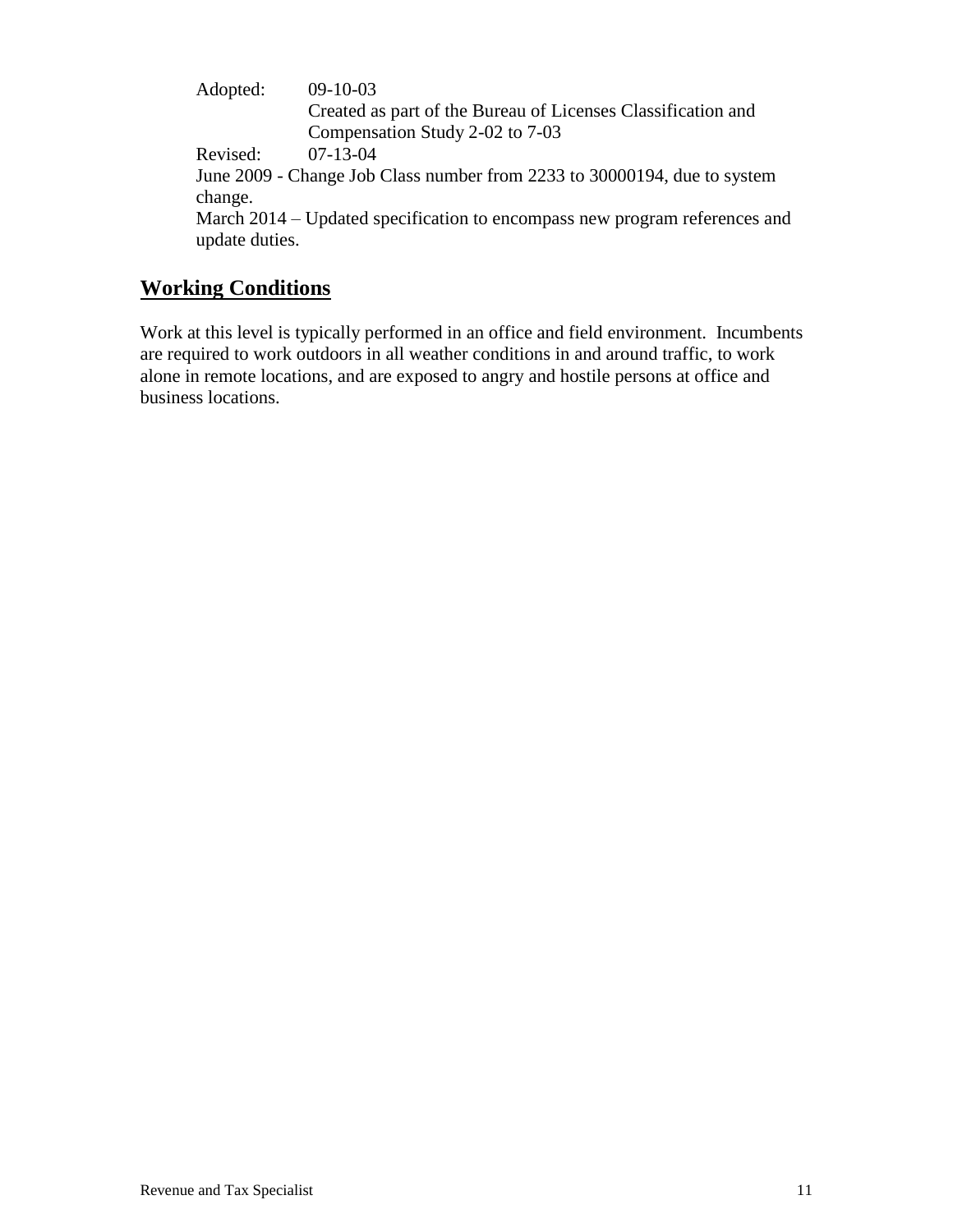# **Revenue and Tax Specialist – Lead - 30000195**

## **Distinguishing Characteristics**

The lead level of the revenue and tax series continues to function at an advanced journey level such as required for Level IV with the addition of temporary lead or temporary assignments to head up special projects in other sections of the bureau. This level may also continue to provide technical support in a variety of revenue program and tax functions. The Lead Level is distinguished from Level V, in that the lead level or lead project assignments are of a temporary nature. Duties recognize specialty functions and, depending on assignment, vary with filing and payment cycles, and may involve one or more bureau divisions or sections.

Note: This is a premium pay class for assignment of lead duties. Employees do not accrue seniority or obtain status in this class. Instead, employees are assigned from a base class, in which they retain status and accrue seniority.

## **Typical Duties/Examples of Work**

Typical duties and examples of work shown below are intended to recognize that incumbents may be assigned to focus on operations, finance, or other areas that reflect the multiple functions in the bureau and cross-over general duties which may be common to these functions.

- 1. Provides lead direction to Revenue and Tax staff as formally assigned, including scheduling, coordinating, assigning, reviewing and overseeing the completion of a variety of work and/or projects; Assignments may include working on projects with other bureau divisions, other bureaus, agencies, and/or jurisdictions. Activities may be related to collections and account management, accounting services, refunds and reviewing tax documents from various jurisdictions to assist in setting program policy.
- 2. Provides lead direction to process improvement and diversity tool development teams.
- 3. Performs assigned data edits in database applications.
- 4. Serves as a liaison with staff, management, customers and the public to coordinate project work or resolve problems by providing appropriate reporting function.
- 5. Performs related duties as assigned.

## **Required Knowledge, Skills and Abilities**

In addition to the Knowledge, Skills and Abilities of the Revenue and Tax Specialist Levels I, II, III and IV, the following are required at the Lead Level: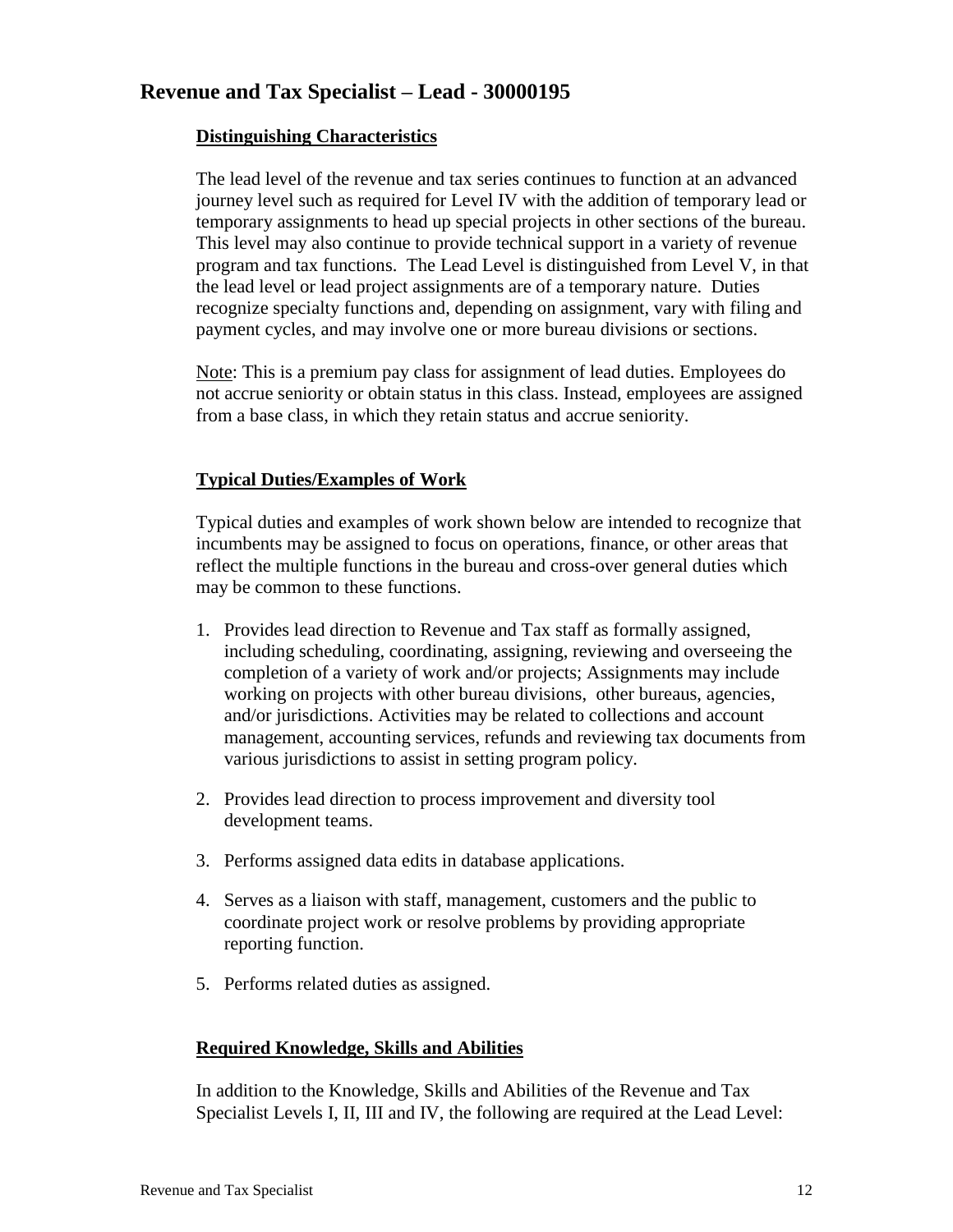Ability to: organize and prioritize project and regular workload; provide direction to coworkers assigned to project; coach others in new or changed programs or processes; review work of coworkers for completeness and accuracy; manage projects; schedule and assign work to one or more coworkers assigned to the project; and communicate with supervisors and/or managers regarding project status and results.

#### **Special Requirements**

Some assignments may require valid state driver license.

## **Classification History:**

Adopted: 09-10-03 Created as part of the Bureau of Licenses Classification and Compensation Study 2-02 to 7-03

Revised: 07-13-04 June 2009 - Change Job Class number from 2234 to 30000195, due to system change. March 2014 – Updated specification to encompass new program references and update duties.

## **Working Conditions - Lead**

Work at this level is typically performed in office and field environments. Incumbents are required to work outdoors in all weather conditions in and around traffic, to work alone in remote locations, and are exposed to angry and hostile persons at office and business locations.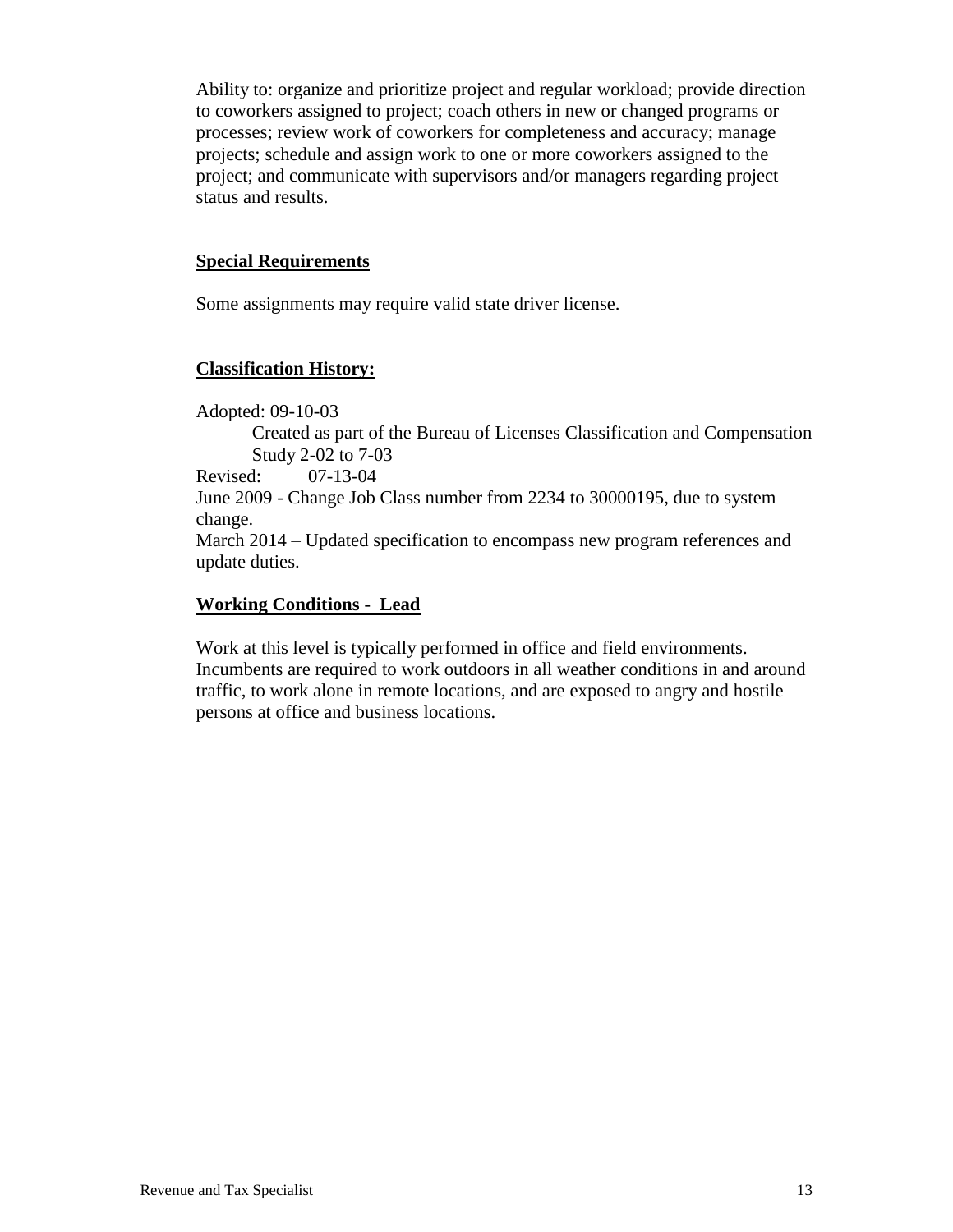# **Revenue and Tax Specialist V - 30000196**

## **Distinguishing Characteristics**

The top level of the revenue and tax series functions at a senior level with responsibilities in one of the following areas: on-going lead responsibilities and may be assigned to an industry-wide responsibility or program, or for coordinating the Transient Lodging (TL) program and providing support to the Business License Appeals Board (BLAB) and to the Audit section, and may be assigned an industry-wide responsibility or program or coordination of an Enhanced Service District (ESD); or senior level worker in the delinquent accounts collection section and may include lead responsibilities over staff in the Collections Teams when they are working on difficult collection cases. Employees in this class may be assigned responsibility for special projects or designated financial and data edits that require specific and advanced Business License Information System (BLIS) and program knowledge. Level V is distinguished from Lead and IV levels, which are at an advanced journey level and are responsible for less complex tax and revenue program account analysis, negotiation, accounting, and process improvement, responsibilities than the V level. Level V is distinguished from the revenue auditor series, which is responsible for planning, organizing, and conducting revenue audits. Duties recognize specialty functions and, depending on assignment, vary with filing and payment cycles and may involve one or more bureau divisions and sections.

## **Typical Duties/Examples of Work**

Typical duties and examples of work shown below are intended to recognize that incumbents may be assigned to focus on operations, finance, or other areas that reflect the multiple functions in bureau and as well as to illustrate cross-over general duties which may be common to these functions. Any one position in this class may not perform all the duties listed below.

- 1. Provides lead direction to revenue and tax staff as formally assigned, including scheduling, coordinating, assigning, reviewing and overseeing the completion of a variety of work and/or projects, including coaching other employees.
- 2. Analyzes customer accounts and tax returns; identifies calculation errors and omissions; completes forms with the correct data for billings, credits/refunds, and communications; identifies customer accounts and tax returns for audit review; and edits designated data that require specific and advanced computer application and system knowledge.
- 3. Coordinates and performs projects and account management such as testing new computer application modules in other sections of the bureau.
- 4. Facilitates and guides day-to-day specialty or team planning duties with responsibility for determining needs, developing team or functional training strategies, coaching; and participates in bureau meetings, as well as meetings concerning process improvement, and other related functions.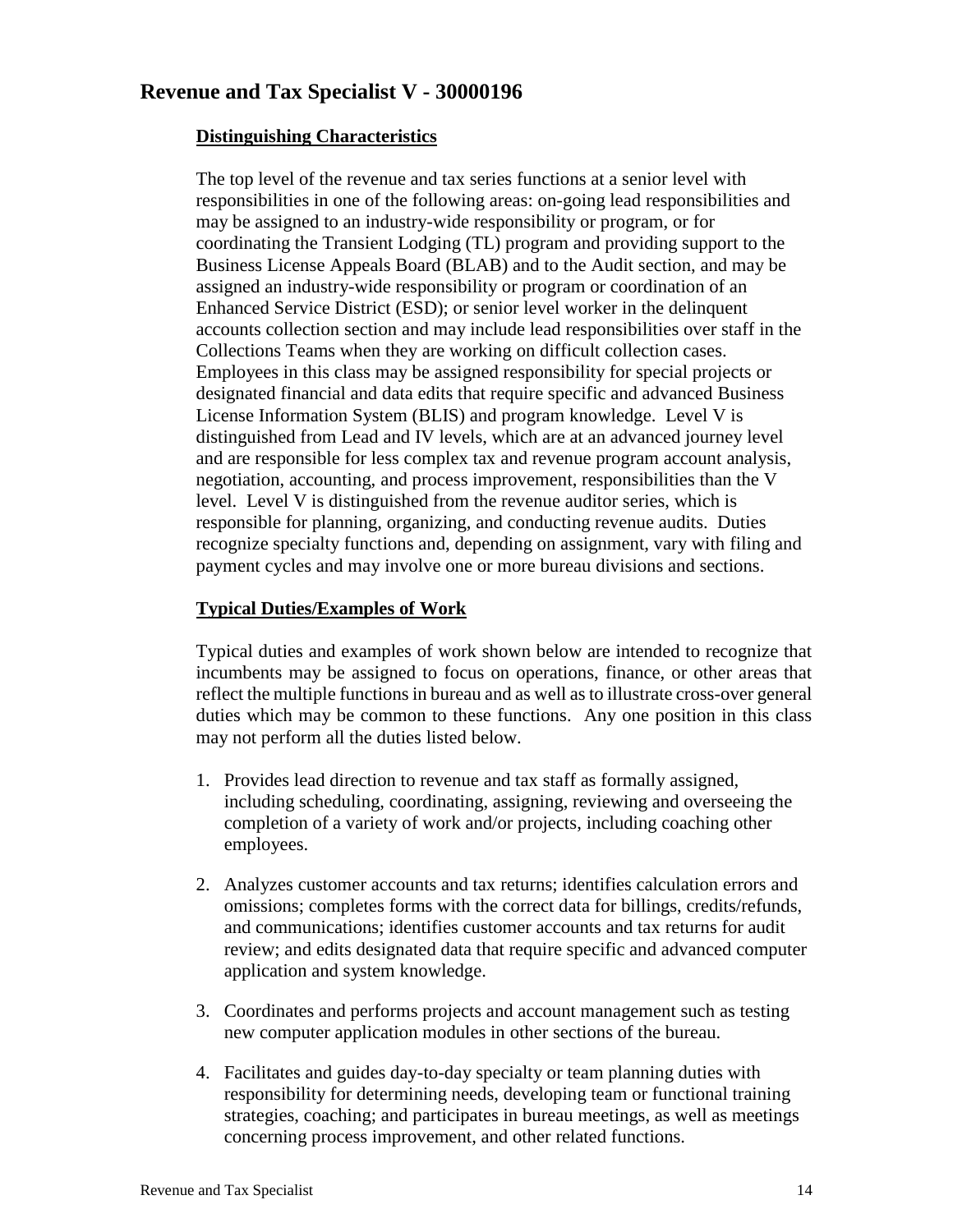- 5. Assists taxpayers and their representatives with understanding general tax and revenue program laws and financial calculations; and responds to questions and complaints about specific or general correspondence, and account data involving standard or complex matters.
- 6. Coordinates encourages, and enforces compliance with the Transient Lodging Tax program (TL) and performs duties such as: entering business licensing and tax information to the TL database; billing of TL accounts, collections and deposits of taxes; tracking and consultation with operators on program requirements; identifying problem accounts; organizing solutions in conjunction with the Auditor specialized in TL functions; and provides reports to the City of Portland, Multnomah County (MC Trust), or Travel Portland.
- 7. Coordinates and works closely with Auditors to identify and track audited accounts; serves as a resource on preparing and analyzing journal entries, refunds, and reconciling bureau accounts.
- 8. Organizes and coordinates meetings of the Business License Appeals Board (BLAB) and performs duties such as: collecting and delivering materials; scheduling and providing clerical support for BLAB hearings; and coordinating meetings with bureau auditors and managers as well as Board members and appellants.
- 9. Coordinates and performs collection or account management program or multi-account planning, evaluation and analysis related functions such as developing improved procedures for reviewing and evaluating: collection income, payment histories, communications, guidelines for City Attorney referrals, and presumptive fee assessment; or like account comparison standards and procedures.
- 10. Manages advanced delinquent account collections activities; serves as primary contact point for legal counsel regarding collections in business licenses operations; reviews accounts and determines which accounts are referred to City Attorney's Office; writes up necessary documents for City Attorney; review affidavits and other documents written by the City Attorney; and may be called to testify in court; writes off uncollectable accounts; may manage and collect judgments received.
- 11. Designs and administers referral process of cases to the City Attorney, to include affidavit work and tying all charges in an account to a specific Code violation; may oversee cases referred to outside collection agencies and is responsible for reporting judgments/delinquencies to credit reporting agencies; communicates and interacts with title companies and other financial institutions during collection of judgments and settlements.
- 12. Coordinates and reviews State, Federal, City, and County documents; coordinates entry of revenue program or tax information in the database system(s); verifies accuracy of data functions; and recommends actions on penalty waivers, voluntary compliance, payment plans, or application of policies.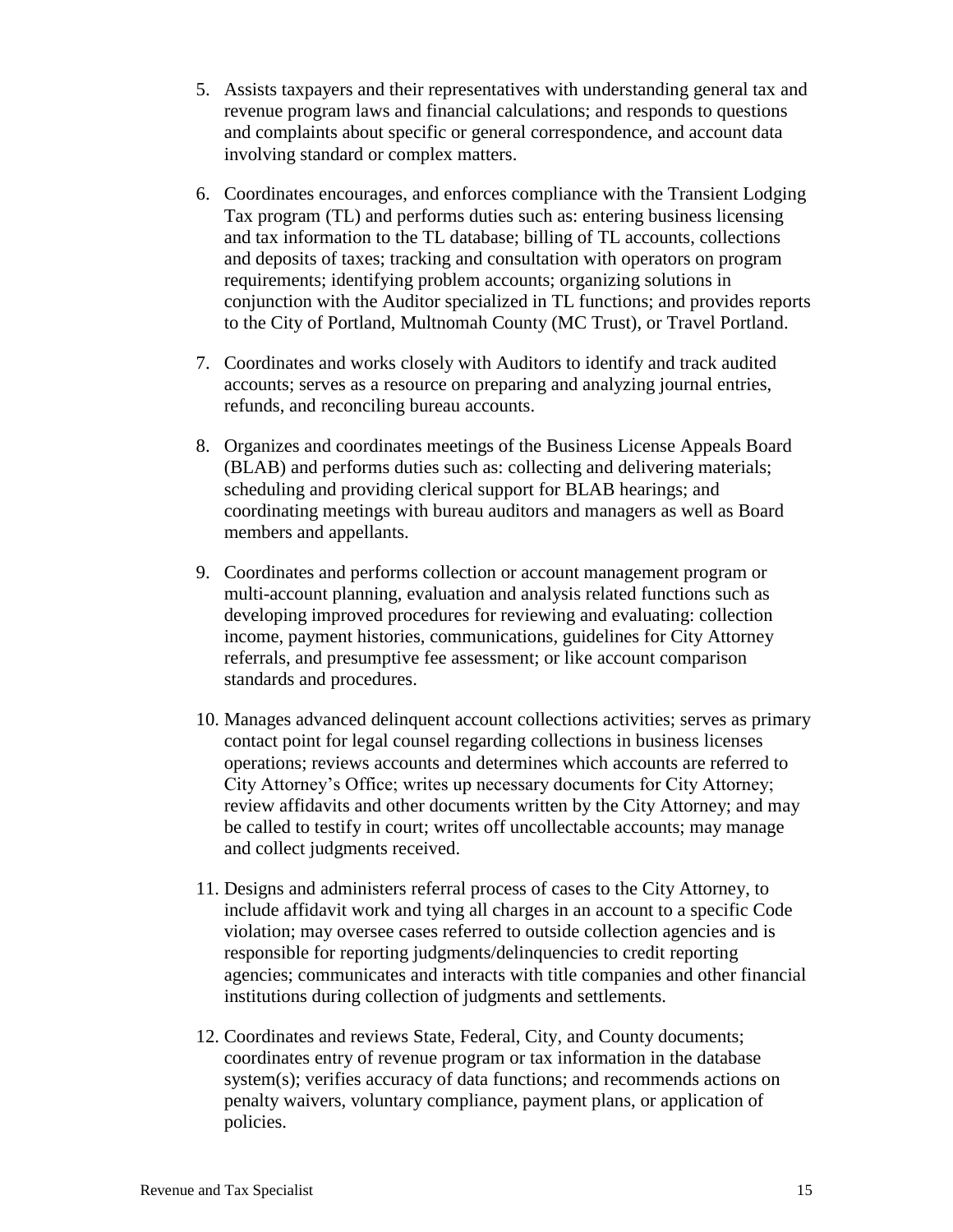- 13. Organizes, leads, and conducts field visits to business locations to coordinate and perform complex, sensitive, or priority collection, account management or liaison duties; or develop skills of colleagues in collection and account management functions.
- 14. Serves as a resource and coach to other specialists.
- 15. Performs assigned financial and data edits in program database applications.
- 16. Performs related duties as assigned.

#### **Required Knowledge, Skills and Abilities**

In addition to the Knowledge, Skills and Abilities of the Revenue and Tax Specialist Levels I, II, III and IV, the following are required at Level V:

Knowledge of: basic strategic planning concepts; project planning, budgeting, and administration; processing and collection strategies, methodologies, and practices; advanced knowledge of City and County revenue program or tax codes, policies, laws, and other Bureau revenue programs; advanced knowledge of bureau functions, rules, and procedures with ongoing mastery of bureau databases.

Ability to: increase project administration and management knowledge and abilities; function as a resource on recognizing and resolving the most complex issues in tax reports or other program documents; assist in establishing and maintaining program procedures; organize and prioritize team workload; organize and prioritize the workload and procedures for other bureau revenue programs; build teams and provide leadership; coach coworkers in areas such as databases and systems, compliance issues, collections techniques and procedures, or other bureau revenue programs; manage complex organization and industry issues such as mergers, acquisitions, bankruptcies, or dissolutions; support auditors in performing analysis or amended return review; use advanced processing and collection strategies, methods and practices; review, understand, analyze and recommend corrections and changes to affidavits and other legal documents written by the City Attorney; manage the workload of team members assigned multiple accounts to meet court dates and other legal deadlines; and obtain compliance using collaboration, persuasive communications and tools such as payment plans, small claims proceedings and City Attorney assistance.

#### **Special Requirements**

Some assignments may require valid state driver license.

## **Classification History:**

| Adopted: | $09-10-03$                                                   |
|----------|--------------------------------------------------------------|
|          | Created as part of the Bureau of Licenses Classification and |
|          | Compensation Study 2-02 to 7-03                              |
| Revised: | $07 - 13 - 04$                                               |